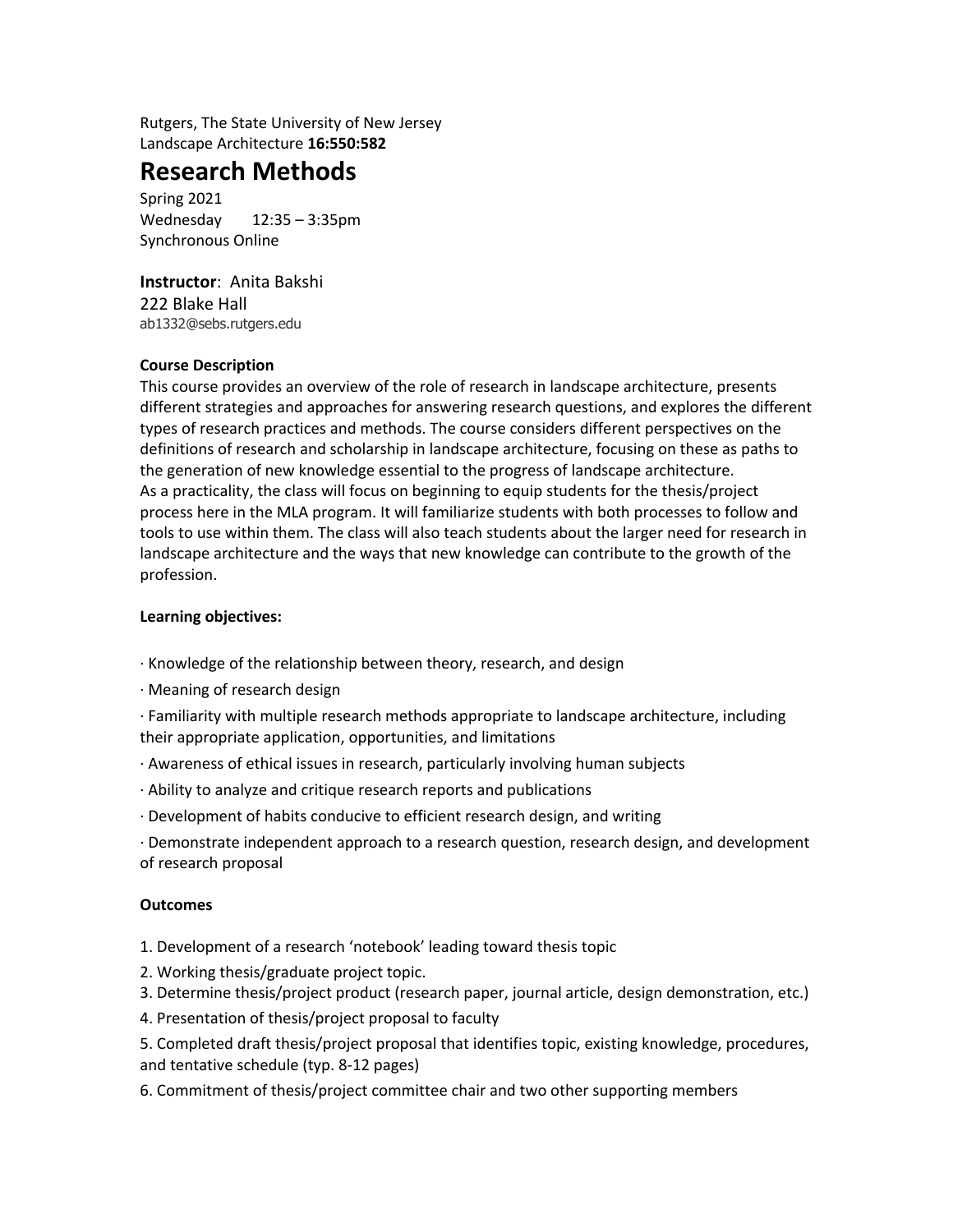#### **Student Expectations**

Student work for this course will include regularly assigned readings, in-class readings, and written assignments. Students are also expected to spend several hours per week on independent reading relevant to a possible thesis/project, and in discussion with potential committee members. A significant, recurring aspect of the course is student-led discussion about individual progress, concerns and next steps. In accordance with program policy, class attendance is mandatory and expected.

Throughout the semester, student will be reading about their proposed topics, meeting with faculty, and exploring different potential paths. Records, notes and information from these experiences should be collected digitally in a research "notebook" / folder.

#### **Grading**

| Preparation for class (readings completed) and participation in discussion | 15% |
|----------------------------------------------------------------------------|-----|
| Assignments                                                                | 30% |
| Research methods "notebook"                                                | 10% |
| <b>Topic Poster</b>                                                        | 5%  |
| Presentation                                                               | 20% |
| Final thesis/project proposal (on time and signed)                         | 20% |

Having a proposal signed by a committee is mandatory for completion of this class in most cases. Without a signed proposal submitted to the department, students will be given an incomplete grade.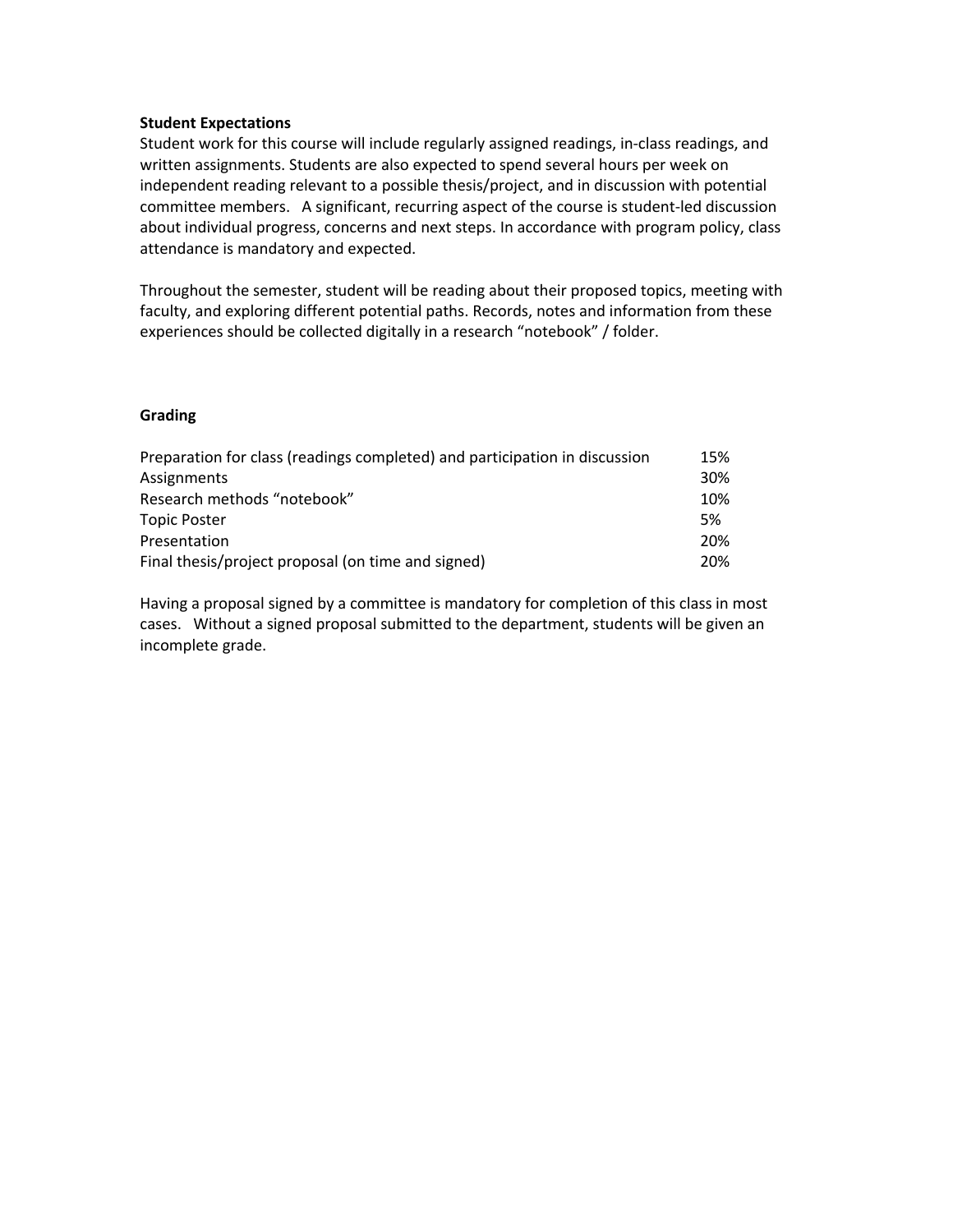#### **RESEARCH METHODS Spring 2021**

Instructor: Anita Bakshi Schedule

# WEEK  $1$  January 20 **Course Introduction** MLA Project or Thesis overview with GPD Lecture : A Practical Introduction to Research Methodologies Site observation / Mapping / User Surveys / Archival sources / visual representation / exhibition / community intervention Readings & Discussion : *Readings to be completed for today's class* Anita Bakshi, *Topographies of Memories,* Chapter #6 "Modes…" Dana Driscoll, *Introduction to Primary Research*  WEEK 2 January 27 **Research in Landscape Architecture / Designing Research** Lecture: Overview of Prevalent Research Themes

## Readings & Discussion : *Themes in Landscape Architecture Publishing* (2015) *Projective Ecologies* (2014) *Sustaining Beauty* (2008) Exercises Due: Exercise #2 – Double Entry Notebook

## WEEK 3 February 3 **Visual Analysis / Research for Design**

| Lecture:                | Image Analysis & Visual Representations of Research                                                                                                                                       |
|-------------------------|-------------------------------------------------------------------------------------------------------------------------------------------------------------------------------------------|
| Readings & Discussion : | Steffen Nijhuis, Visual Research in Landscape Architecture (quick skim)<br>James Corner, The Thick and Think of It<br>Annette M. Kim, Sidewalk City (Critical Cartography Primer Section) |
| <b>Exercise Due:</b>    | Exercise #3 - Presentations on Research Design<br>Choose from list                                                                                                                        |
|                         | Public Life & Urban Justice in NYC's Plazas<br>-<br><b>Mapping America's Legacy Cities</b><br>-<br>The Shallows: Bay Landscapes as Ecological Infrastructure                              |

Student presentations on research done in design studios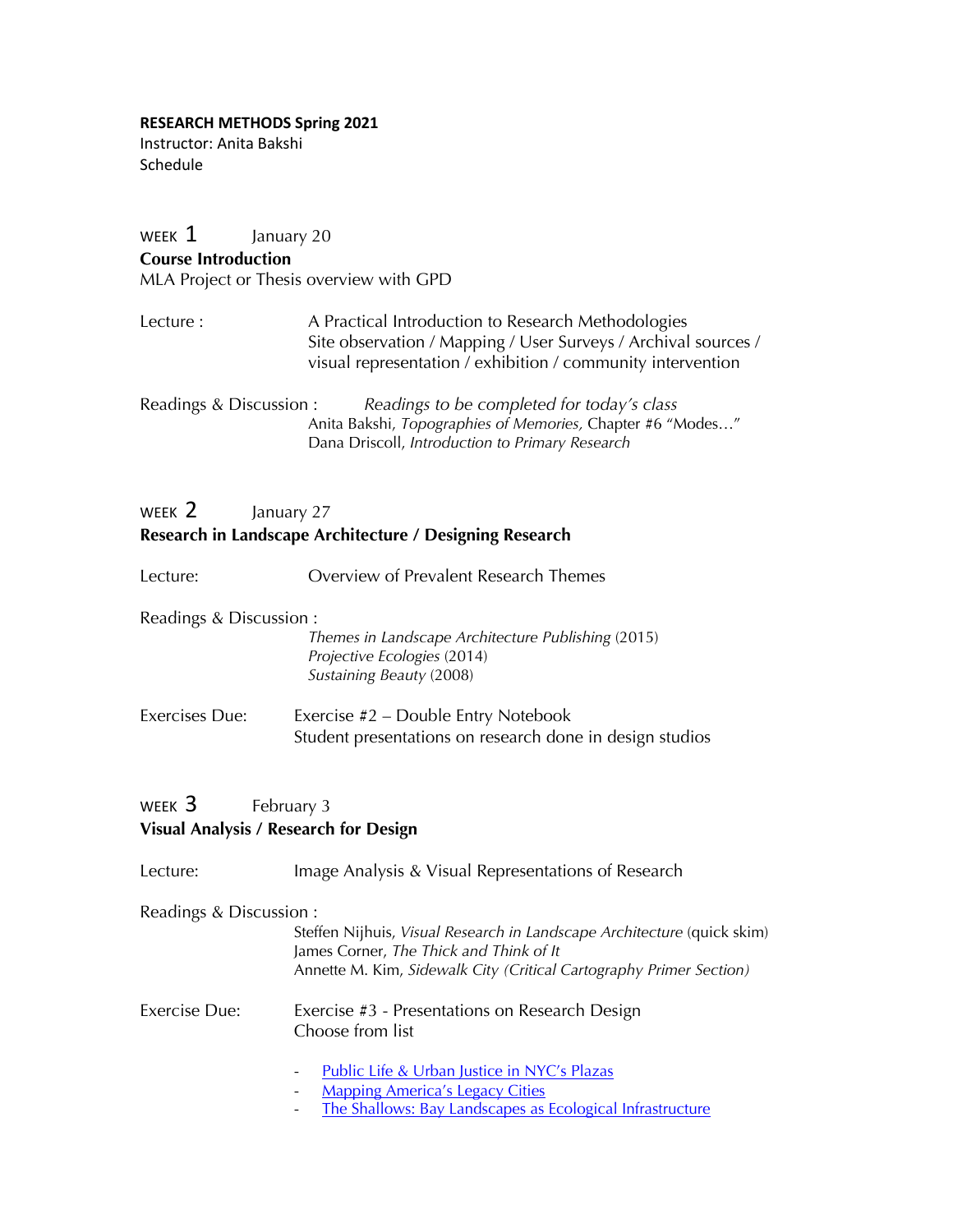- A Colorado Legacy: I-25 Conservation Corridor Master Plan
- From Pixels to Stewardship: Advancing Conservation Through Digital Innovation
- Atlas for the End of the World Atlas for the Beginning of the Anthropocene
- Design with Dredge: Resilient Landscape Infrastructure in the Chesapeake Bay
- Urban Aquatic Health: Integrating New Technologies and Resiliency into Floating Wetlands
- Homeplace: Conversation Guides for Six Communities, Rebuilding After Hurricane Matthew
- The FloMo: A Mobile Messenger for Sea Level Rise
- A Living, Breathing Movement: An Introduction to the Dakota Access Pipeline Issue
- What's Out There Cultural Landscapes Guides
- EnvisionColumbus.org: A Conduit for Alignment & Empathetic Outreach in Community Building

#### WEEK 4 February 10 **Visual Exploration Presentations & Discussion of Research Topics**

Exercise Due: Exercise #4 - Visual Exploration

-

WEEK 5 February 17

### **Building Arguments in Dialogue – What's Next for Landscape Architecture? Why ?**

Exercise Due: Exercise #5 - In-class Debate

Readings & Discussion : https://www.bloomberg.com/news/articles/2020-06-03/how-to-design-justice-into-america-s-cities

https://newcities.org/the-big-picture-open-letter-to-citymakers-10-key-implications-of-the-covid-19/

https://unlearningwhiteness.cargo.site/

https://www.e-flux.com/architecture/the-settler-colonial-present/352059/contaminatedrepresentations/

https://www.archpaper.com/2020/06/cornell-nomas-on-ending-institutionalizedracism/?trk\_msg=ATLOOCCV5LIK9BMBBBB733SQ1S&trk\_contact=4FE5KQE737T3L3Q54BMUEC U7IO&trk\_sid=HO3LE79MG7US798I2O2F55AB44

https://dirt.asla.org/2020/06/24/interview-with-walter-hood-black-landscapes-matter/

https://dirt.asla.org/2020/07/23/emerging-landscape-architecture-leaders-focus-on-social-justice/

https://www.asla.org/uploadedFiles/CMS/PPNs/Landing\_Pages/StudentsGuide\_EnvJustice\_Draft.pdf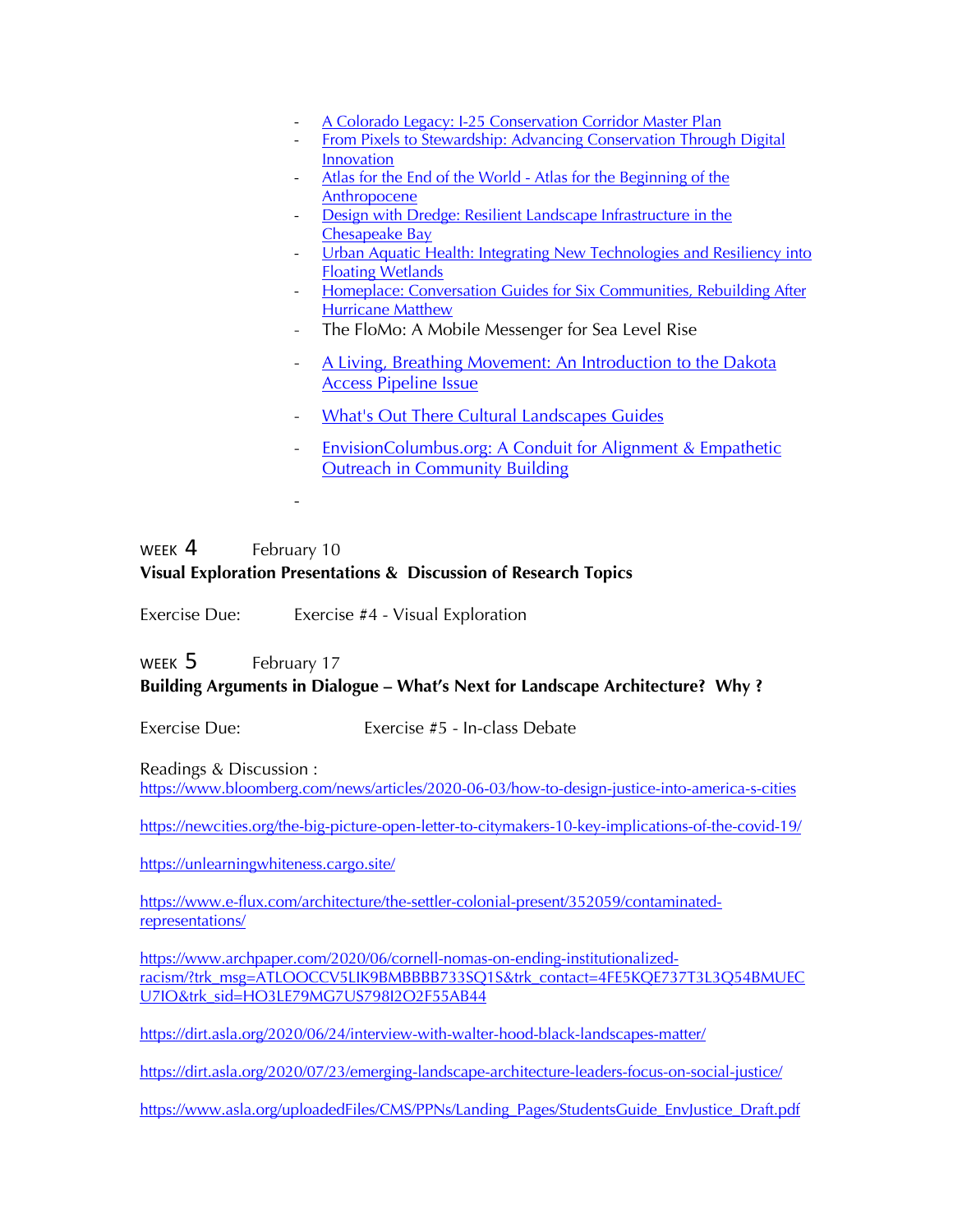## WEEK  $6$  February 24 **The Social and Cultural Background of Native Plants / In-class writing workshop**

Discussion: Native Plant Politics

Readings & Discussion :

Stephen Jay Gould, *An Evolutionary Perspective on Strengths, Fallacies, and Confusions in the Concept of Native Plants* Groening & Wolshke-Bulmahn, *Some Notes on the Mania for Native Plants* Bakshi & Gallagher, *Design with Fourth Nature* (draft)

Rowena Murray, Chapter #2: "Starting to Write." In *How to Write a Thesis.*

IN CLASS WRITING WORKSHOP : An introduction to writing to prompts

## WEEK 7 March 3 **Consulting Primary & Secondary Sources**

Lecture: Finding Relevant Materials & Scholarship

#### **Visit to Rutgers Library Special Collections with Tara Mahagan**

| Visit to Special Collections – Sinclair New Jersey Collection |
|---------------------------------------------------------------|
| New Jersey Master Plans 1931-2004                             |
| New Jersey Postcard Collection 1903-1989                      |

#### WEEK 8 March 10 **Research with Human Subjects Community Based Participatory Research & Ethical implications**

| Lecture:<br>Case studies: | Research with Human Subjects<br>Akwesasne Health and Food Systems Study<br>Ringwood Mines Superfund Site Project discussion |
|---------------------------|-----------------------------------------------------------------------------------------------------------------------------|
| Readings & Discussion :   | Elizabeth Hoover, The River is in Us                                                                                        |
| Exercise Due:             | Exercise $#6$ – Annotated Bibliography                                                                                      |

# SPRING BREAK March 13 – 21 \_\_\_\_\_\_\_\_\_\_\_\_\_\_\_\_\_\_\_\_\_\_\_\_\_\_\_\_\_\_\_\_\_\_\_\_\_\_